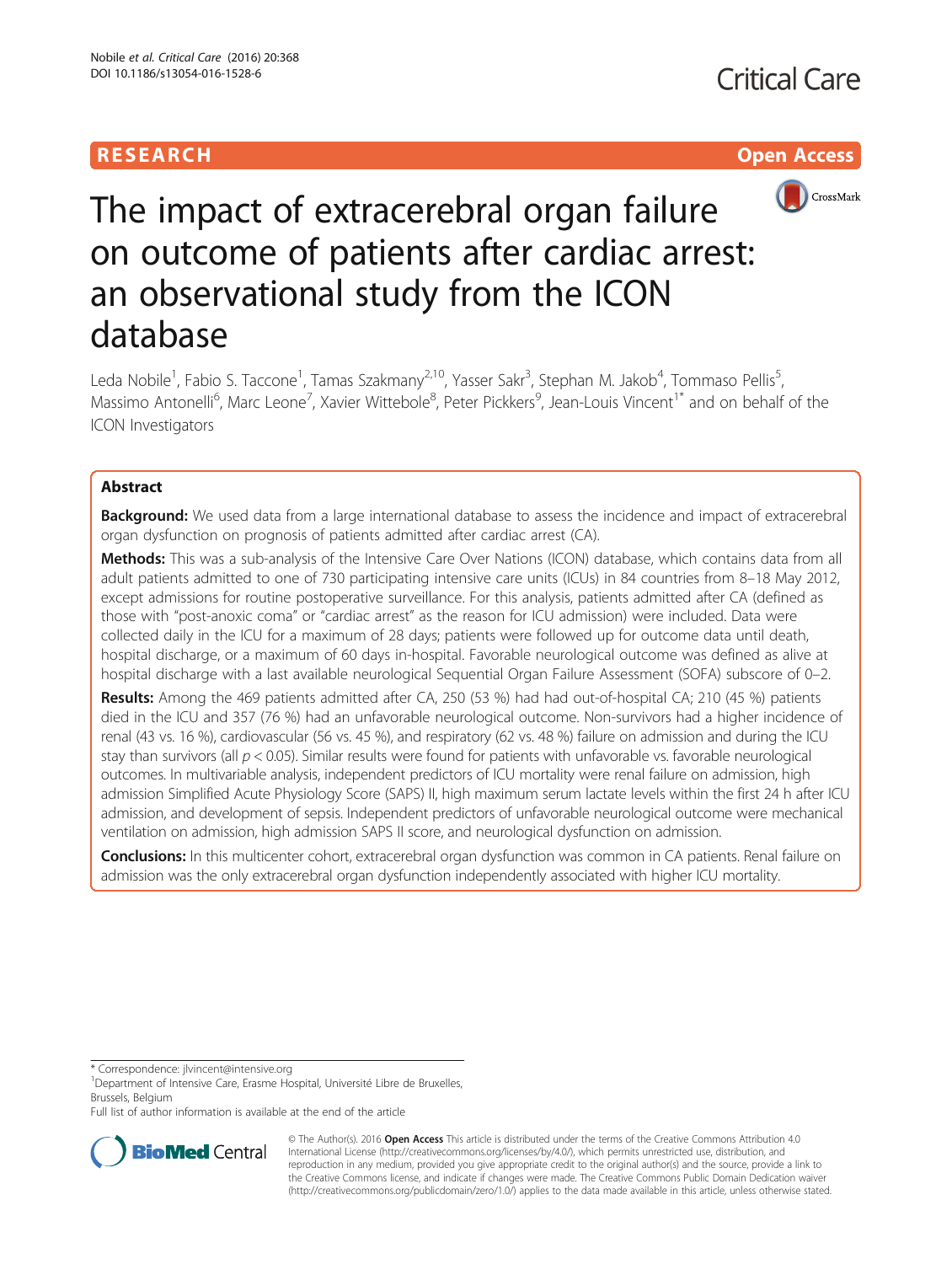#### Background

Rates of sudden cardiac arrest (CA) vary around the globe, but it is estimated that the incidence is around 55 events per 100,000 person-years [[1](#page-8-0)]. Overall outcomes remain poor, with less than 10 % of patients leaving the hospital alive with good neurological recovery [[1\]](#page-8-0). Brain damage, exacerbated by global ischemia-reperfusion injury, is the leading cause of death [\[2](#page-8-0)–[4\]](#page-8-0). Therapeutic hypothermia (TH) has been employed following return of spontaneous circulation (ROSC) to limit the extent of brain damage, although concerns remain regarding optimal temperature levels, target populations, and duration of cooling [\[5](#page-8-0), [6](#page-8-0)]. The so-called "post-cardiac arrest syndrome" links ischemia-reperfusion injury with brain damage, myocardial dysfunction, and a systemic inflammatory response that has remarkable similarities to that of sepsis and may result in the development of multi-organ failure (MOF), regardless of whether or not TH is used [\[7\]](#page-8-0).

There are limited data available on the extent and prognostic value of extracerebral organ dysfunction after CA. In a recent report [[8\]](#page-8-0), almost all (96 %) of the 203 patients resuscitated after CA had some degree of organ dysfunction, in particular cardiovascular and respiratory impairments; two-thirds of these patients had dysfunction of at least two extracerebral organ systems. Only alterations in the cardiovascular and respiratory systems, as assessed by Sequential Organ Failure Assessment (SOFA) subscores, were independently associated with in-hospital mortality. Renal dysfunction has also been reported as an independent prognostic factor for mortality among CA survivors [\[9](#page-8-0)], although conflicting data have been reported [\[10\]](#page-8-0). There are almost no data on coagulation dysfunction in this setting, and only one study described the occurrence of hypoxic hepatitis, but not liver dysfunction, in 11 % of CA survivors, which was also associated with increased intensive care unit (ICU) mortality [[11\]](#page-8-0).

Information on whether extracerebral organ dysfunction influences the outcome of patients after CA could open new lines of research, in particular related to clinical management and development of strategies to prevent such complications. The objectives of this study were, therefore, to assess the incidence of extracerebral organ failure in patients resuscitated from CA and its impact on prognosis, both in terms of ICU mortality and neurological outcome. For this purpose, we analyzed data from a contemporary, international database of ICU patients—the Intensive Care Over Nations (ICON) audit [\[12\]](#page-9-0).

#### Methods

Full details of methodology have been provided previously [[12\]](#page-9-0) and a list of participating ICUs is given in Additional file [1](#page-8-0) (Appendix 1).

#### Participating centers

Participating centers were recruited by open invitation, through national scientific societies, international meetings, and/or individual contacts. Participation was voluntary with no financial reimbursement. The participating institutions obtained local ethical approval.

#### Inclusion criteria

Each center prospectively collected data on all adult patients (>16 years of age) who were admitted to their ICU from 8–18 May 2012; patients who remained in the ICU for <24 h (i.e., for routine post-operative surveillance) or who were readmitted were not included. Data were collected daily during the ICU stay for a maximum of 28 days, using electronic case report forms through a secured web-based platform. Patients were followed up for outcome data until death or hospital discharge, whichever came first. Decisions regarding withdrawal of care were made according to local practices; patients in whom a decision was made to withdraw care were considered in the final analysis.

#### Data collection

Demographics and comorbid diseases (including chronic obstructive pulmonary disease, solid or hematologic cancer, liver cirrhosis, heart failure, acquired immunodeficiency syndrome, chronic renal failure, immunosuppression, severe malnutrition, and insulin-dependent diabetes mellitus) were collected on admission. Clinical and laboratory data for the Simplified Acute Physiology Acore (SAPS) II [[13](#page-9-0)] and the Acute Physiology and Chronic Health Evaluation (APACHE) II [\[14](#page-9-0)] scores were reported as the worst values within the first 24 h after ICU admission. Microbiological and clinical infections were reported daily. A daily assessment of organ function was performed using the SOFA score [[15\]](#page-9-0).

#### **Definitions**

Most of the definitions have been provided elsewhere [[12\]](#page-9-0). Briefly, infection was defined in accordance with the International Sepsis Forum definitions [[16\]](#page-9-0). Sepsis was defined as the presence of infection with the concomitant occurrence of at least one organ failure (i.e., a SOFA subscore for the organ in question of >2) [\[17](#page-9-0)]. Septic shock was defined as sepsis complicated by cardiovascular failure. For the purposes of this sub-study, patients with "post-anoxic coma" or "cardiac arrest" listed as the reason for ICU admission were considered as having been admitted after CA. CA was considered to have occurred out-of-hospital (OHCA) if patients were admitted through the emergency department and/or by ambulance; all other patients were considered to have had an in-hospital CA (IHCA). Patients in whom the lowest body temperature during the first day after ICU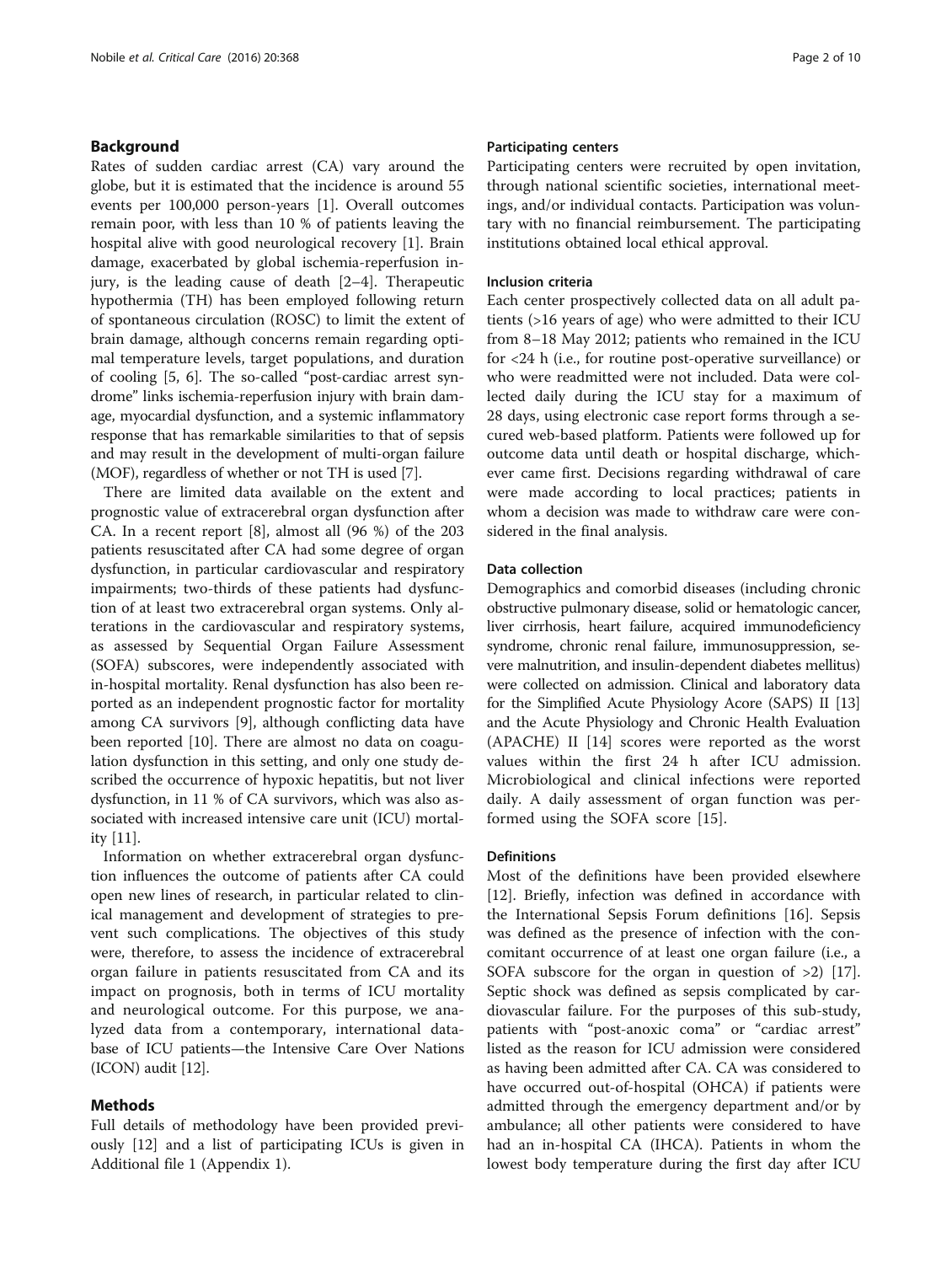admission was <34 °C were considered to have received TH. At the time of the ICON audit, the targeted temperature management (TTM) study [[6\]](#page-8-0), which suggested similar effects on outcome for a cooling strategy using 33 °C or 36 °C, had not yet been published and routine practice was to target a temperature of 32–34 °C [\[18\]](#page-9-0).

Patients were considered as "comatose" (central nervous system (CNS)-SOFA >2) or "non-comatose" (CNS-SOFA 0–2) on admission. ICU mortality rates and overall neurological outcomes were collected: patients who were alive at hospital discharge and in whom the last recorded CNS-SOFA subscore was between 0 and 2 (corresponding to a Glasgow Coma Scale (GCS) score of 10–15) were defined as having a favorable neurological outcome; other patients (non-survivors and survivors with CNS-SOFA of 3–4, i.e., GCS <10) were defined as having an unfavorable neurological outcome.

#### Statistical analysis

Data are expressed as mean  $\pm$  SD, median (interquartile range) or count (percentage), as appropriate. For continuous variables, normality assumption checking was performed by inspection of residual and normal plots. Differences between groups were assessed using the analysis of variance (ANOVA), Kruskal-Wallis test, Student's t test, Mann–Whitney test,  $\chi^2$  test, or Fisher's exact test, as appropriate. The occurrence of organ failure was also analyzed according to the location of the arrest (IHCA vs. OHCA), the geographical region (Africa, Europe, Asia, Oceania, and America), and the gross national income (GNI) per person (≤US\$4035 was defined as low and lower-middle income; \$4036–\$12,475 as uppermiddle income, and >\$12,476 as high income) [[12](#page-9-0)]. The time-courses of each SOFA subscore in survivors and non-survivors or in patients with favorable or unfavorable neurological outcome were analyzed using generalized estimating equation models. Multivariable logistic regression was used to identify independent predictors of ICU death and of unfavorable neurological outcome. Variables with  $p < 0.2$  in the univariate analysis were considered in the multivariable analyses. Colinearity between variables was excluded prior to modeling. Interactions between explanatory variables were also checked. The deviance of the logistic regression model and deviance and partial residuals were used to check for model adequacy. All reported  $p$  values are two-sided and  $p < 0.05$  was considered to indicate statistical significance. Data were analyzed using IBM® SPSS® Statistics software, version 22 for Windows (IBM, Armonk, NY, USA).

#### Results

Among the 10,069 patients included in the ICON registry, 469 had post-anoxic coma  $(n = 62)$  or CA  $(n = 407)$ as the reported reason for ICU admission and were thus considered as having had a CA. The mean patient age was 66 (52–77) years, and 282 (61 %) patients were male (Table [1\)](#page-3-0). The CA occurred out-of-hospital in 250 (53 %) patients. On admission, the median SAPS II score was 60 (46–75) and the SOFA score was 10 (7–13); 337 (72 %) patients were comatose. A total of 210 (45 %) patients died during the ICU stay and 357 (76 %) had an unfavorable neurological outcome; decisions to limit therapy were made in 170 (36 %) patients.

Mean arterial pressure, pH, and  $PaO<sub>2</sub>/FiO<sub>2</sub>$  ratio on the first day were lower, and maximal lactate level higher, in non-survivors than in survivors (Table [1](#page-3-0)). Non-survivors also had higher SAPS II and SOFA scores on admission, and were more frequently treated with vasopressors. Similar patterns were found when patients with favorable and unfavorable neurological outcomes were compared (Table [1\)](#page-3-0).

Non-survivors had a greater incidence of renal, respiratory, and cardiovascular failure than survivors on admission (43 vs. 16 %, 56 vs. 45 %, 62 vs. 48 %, respectively; all  $p < 0.05$ ; Fig. [1\)](#page-4-0) and at any time during the ICU stay (71 % vs. 50 %, 71 vs. 54 %, 75 vs. 57 %, respectively; all  $p < 0.05$ ; Fig. [1](#page-4-0)). Similar patterns were found in patients with unfavorable and favorable neurological outcomes (Additional file [1:](#page-8-0) Figure S1). Patients with OHCA had a greater incidence of hematologic failure than those with IHCA, both on ICU admission (7 % vs. 2 %;  $p = 0.04$ ) and during the ICU stay (14 % vs. 7 %;  $p = 0.009$ ; Additional file [1](#page-8-0): Figure S2); the occurrence of other organ failures was similar. There was considerable variability in the occurrence of organ failures in different geographical areas: patients from Oceania had the highest incidence of hepatic failure on admission, whereas respiratory failure was significantly more frequent in patients in Africa and Europe, and hematologic failure occurred more frequently in patients in Africa and Asia (Additional file [1](#page-8-0): Figure S3). There were no statistically significant differences in the incidence of organ failure when patients were analyzed according to the GNI (Additional file [1:](#page-8-0) Figure S4).

The time-course of several of the SOFA subscores differed in survivors and non-survivors. In particular, the hepatic-SOFA subscore increased over time in the nonsurvivors but not in the survivors ( $p = 0.015$ ; Additional file [1:](#page-8-0) Figure S5), whereas CNS- and cardiovascular-SOFA subscores decreased over time in the survivors but not in the non-survivors (both  $p < 0.001$ ; Additional file [1:](#page-8-0) Figures S6 and S7). The renal-SOFA subscore did not change over time in the survivors, but was higher in the non-survivors and decreased progressively over time  $(p < 0.001$ , Fig. [2\)](#page-5-0). The time-course of respiratory- and hematologic-SOFA subscores was similar in survivors and non-survivors (Additional file [1](#page-8-0): Figures S8 and S9). Renal-SOFA subscores decreased over time in patients with a favorable but not in those with an unfavorable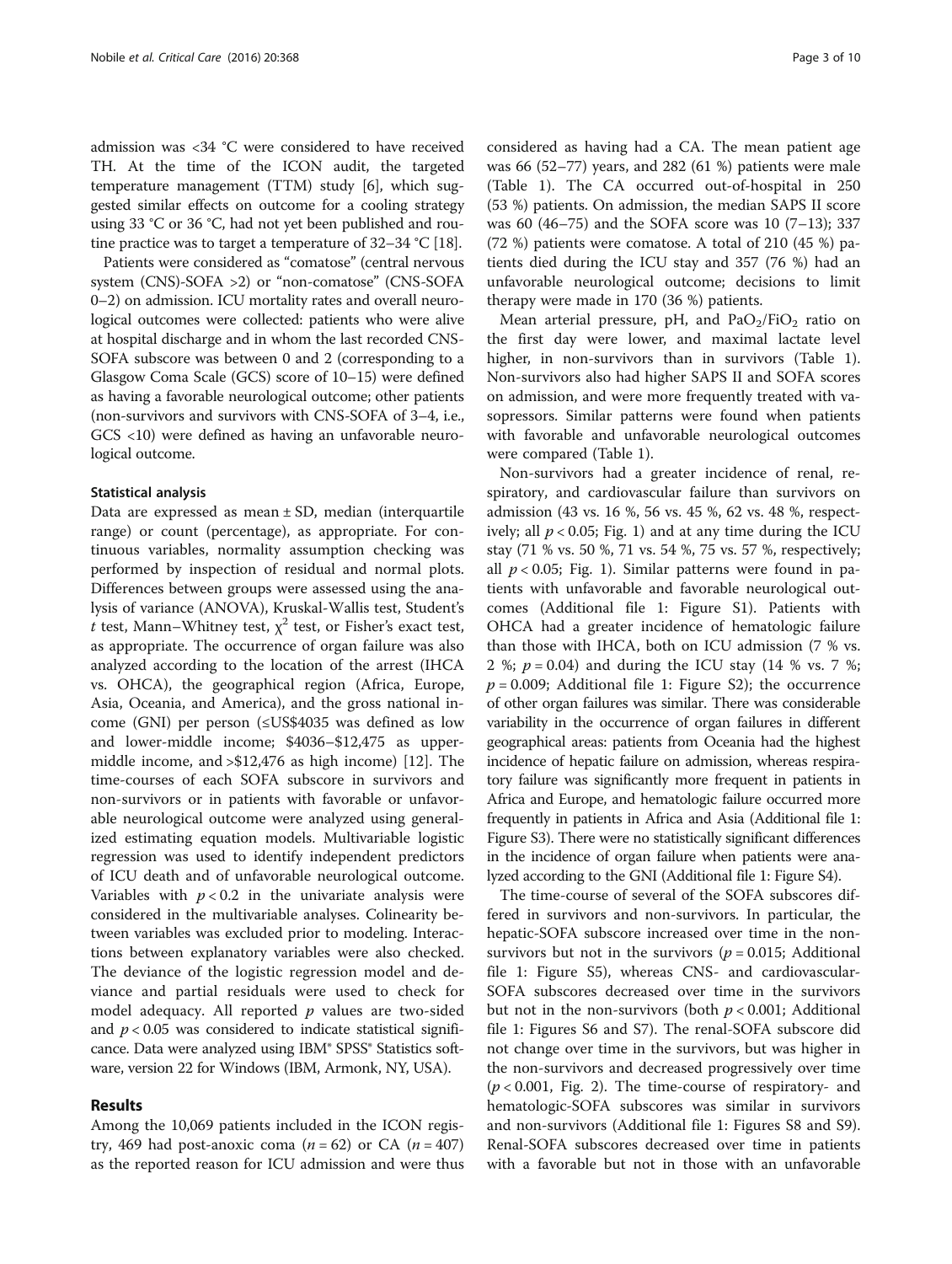<span id="page-3-0"></span>Table 1 Characteristics of the study population, according to ICU survival and neurological outcome at hospital discharge

|                                                         | All patients<br>$(n = 469)$ | Survivors<br>$(n = 247)$ | Non-survivors<br>$(n = 210)$                                         | Favorable neurological<br>outcome $(n = 97)$ | Unfavorable neurological<br>outcome $(n = 357)$ |
|---------------------------------------------------------|-----------------------------|--------------------------|----------------------------------------------------------------------|----------------------------------------------|-------------------------------------------------|
| Age, years                                              | 66 (52-77)                  | $65(52-75)$              | 68 (52-78)                                                           | $67(53 - 75)$                                | 66 (52-77)                                      |
| Male, n (%)                                             | 282 (61)                    | 149 (61)                 | 126(61)                                                              | 60(62)                                       | 222 (60)                                        |
| Weight, kg                                              | 75 (65-87)                  | 75 (66-90)               | $71(61-83)$                                                          | 75 (65-90)                                   | 74 (65-85)                                      |
| OHCA, n (%)                                             | 250 (53)                    | 120 (49)                 | 124 (59)                                                             | 34 (35)                                      | 216 (58)                                        |
| IHCA, $n$ $(\%)$                                        | 219 (47)                    | 127(51)                  | 86 (41)                                                              | 63 (65)                                      | 156 (42)                                        |
| No co-morbidities, n (%)                                | 209 (44)                    | 101(41)                  | 108(51)                                                              | 49 (51)                                      | 163 (44)                                        |
| COPD/asthma, n (%)                                      | 65 (14)                     | 39 (16)                  | 26(12)                                                               | 17(17)                                       | 51 (14)                                         |
| Heart failure, n (%)                                    | 72 (15)                     | 30(12)                   | 42 (20)                                                              | 10(10)                                       | 62(17)                                          |
| Diabetes, n (%)                                         | 45 (10)                     | 20(8)                    | 25(12)                                                               | 12(12)                                       | 33(9)                                           |
| Cancer, n (%)                                           | 38(8)                       | 18(7)                    | 20(10)                                                               | 10(10)                                       | 28(8)                                           |
| Chemotherapy, n (%)                                     | 9(2)                        | 4(2)                     | 5(2)                                                                 | 1(1)                                         | 8(2)                                            |
| Liver cirrhosis, n (%)                                  | 14(3)                       | 1(1)                     | 13(6)                                                                | 1(1)                                         | 13(3)                                           |
| Chronic renal failure, n (%)                            | 50(11)                      | 21(9)                    | 29 (14)                                                              | 10(10)                                       | 40 (11)                                         |
| $HIV, n$ (%)                                            | 1(0)                        |                          | 1(1)                                                                 | $\qquad \qquad -$                            | 1(1)                                            |
| Corticosteroids, n (%)                                  | 14(3)                       | 6(2)                     | 8(4)                                                                 | 1(1)                                         | 13(3)                                           |
| Medical admission, n (%)                                | 373 (83)                    | 189 (91)                 | 184 (89)                                                             | 70 (74)                                      | 303 (84)                                        |
| SAPS II score on admission                              | $60(46 - 75)$               | 53 (39-64)               | 71 $(57-81)^*$                                                       | 38 (29-49)                                   | $65(54 - 79)^{*}$                               |
| SOFA score on admission                                 | $10(7-13)$                  | $8(6-11)$                | $12(9-14)^{*}$                                                       | $6(3-8)$                                     | $11(8-13)^{*}$                                  |
| Infections                                              |                             |                          |                                                                      |                                              |                                                 |
| Infection on admission, $n$ (%)                         | 112(24)                     | 60 (24)                  | 52 (25)                                                              | 20(21)                                       | 92(25)                                          |
| Infection any time, $n$ (%)                             | 200 (43)                    | 120 (49)                 | 80 (38)                                                              | 41(41)                                       | 159 (43)                                        |
| Septic shock on admission, n (%)                        | 75 (16)                     | 40 (16)                  | 35 (17)                                                              | 11(11)                                       | 64 (17)                                         |
| Septic shock any time, n (%)                            | 133 (28)                    | 74 (30)                  | 59 (28)                                                              | 20(21)                                       | 113 (30)                                        |
| Vasopressors on admission, n (%)                        | 262 (57)                    | 124 (50)                 | $138(66)$ *                                                          | 42 (43)                                      | $220(62)$ *                                     |
| Mechanical ventilation on admission, n (%)              | 408 (87)                    | 205 (83)                 | 203 (97)                                                             | 67 (69)                                      | 341 (92)*                                       |
| Mechanical ventilation any time, $n$ (%)                | 425 (91)                    | 211 (85)                 | 204 (97)                                                             | 71 (73)                                      | 354 (95)*                                       |
| Hemodialysis/CRRT on admission, n (%)                   | 38(8)                       | 19(8)                    | 19(9)                                                                | 4(4)                                         | 34(9)                                           |
| Hemodialysis/CRRT any time, n (%)                       | 103(23)                     | 59 (24)                  | 44 (21)                                                              | 17(17)                                       | 86 (23)                                         |
| MAP maximum on first day, mmHq                          | 99 (87-112)                 | 100 (89-113)             | $97(85 - 111)$                                                       | 100 (88-113)                                 | 98 (87-112)                                     |
| MAP minimum on first day, mmHq                          | $61(50 - 70)$               | $63(55 - 71)$            | $56(45-68)$                                                          | 63 (55-79)                                   | 60 (49-70)*                                     |
| pH maximum on first day, mmHg                           |                             |                          | 7.40 (7.30-7.45) 7.41 (7.35-7.46) 7.37 (7.23-7.44)* 7.42 (7.36-7.47) |                                              | 7.39 (7.28-7.45)*                               |
| pH minimum on first day, mmHg                           | 7.25 (7.11–7.35)            | 7.29 (7.19 - 7.36)       | 7.18 (7.05–7.29)*                                                    | 7.32 (7.23–7.38)                             | 7.23 (7.10–7.33)*                               |
| PaCO <sub>2</sub> maximum on first day, mmHq            | $45(37-57)$                 | 44 (36-55)               | $46(37-60)$                                                          | 45 (37-53)                                   | 45 (36-60)                                      |
| PaCO <sub>2</sub> minimum on first day, mmHg            | 34 (28-40)                  | 34 (28-40)               | 33 (27-39)                                                           | 35 (29-40)                                   | 33 (28-40)                                      |
| PaO <sub>2</sub> maximum on first day, mmHg             | 144 (98-229)                | 135 (94-197)             | 149 (101-265)                                                        | 141 (95-190)                                 | 145 (99-234)                                    |
| PaO <sub>2</sub> minimum on first day, mmHg             | 77 (61-98)                  | 77 (64-94)               | 75 (57-105)                                                          | 78 (66-90)                                   | 76 (60-100)                                     |
| PaO <sub>2</sub> /FiO <sub>2</sub> maximum on first day | 232 (144–344)               | 232 (151-337)            | 233 (132–361)                                                        | 270 (161-374)                                | 227 (143-343)*                                  |
| PaO <sub>2</sub> /FiO <sub>2</sub> minimum on first day | 195 (132-288)               | 200 (149-294)            | 186 (120-285)*                                                       | 218 (165-300)                                | 192 (124–285)*                                  |
| Lactate maximum on first day, mmol/L                    | $3.6$ $(2.0 - 7.6)$         | $2.6(1.5-5.5)$           | 5.8 $(2.5 - 10.5)^*$                                                 | $2.1(1.2-5.5)$                               | 4.30 $(2.3-8)$ *                                |
| ICU stay, days                                          | $4(2-8)$                    | $5(3-10)$                | $3(1-6)$ *                                                           | $4(2-6)$                                     | $4(1-8)$                                        |
| Hospital stay, days                                     | $8(2-20)$                   | $17(8-31)$               | $3(1-6)^{*}$                                                         | $15(8-22)$                                   | $5(2-16)^{*}$                                   |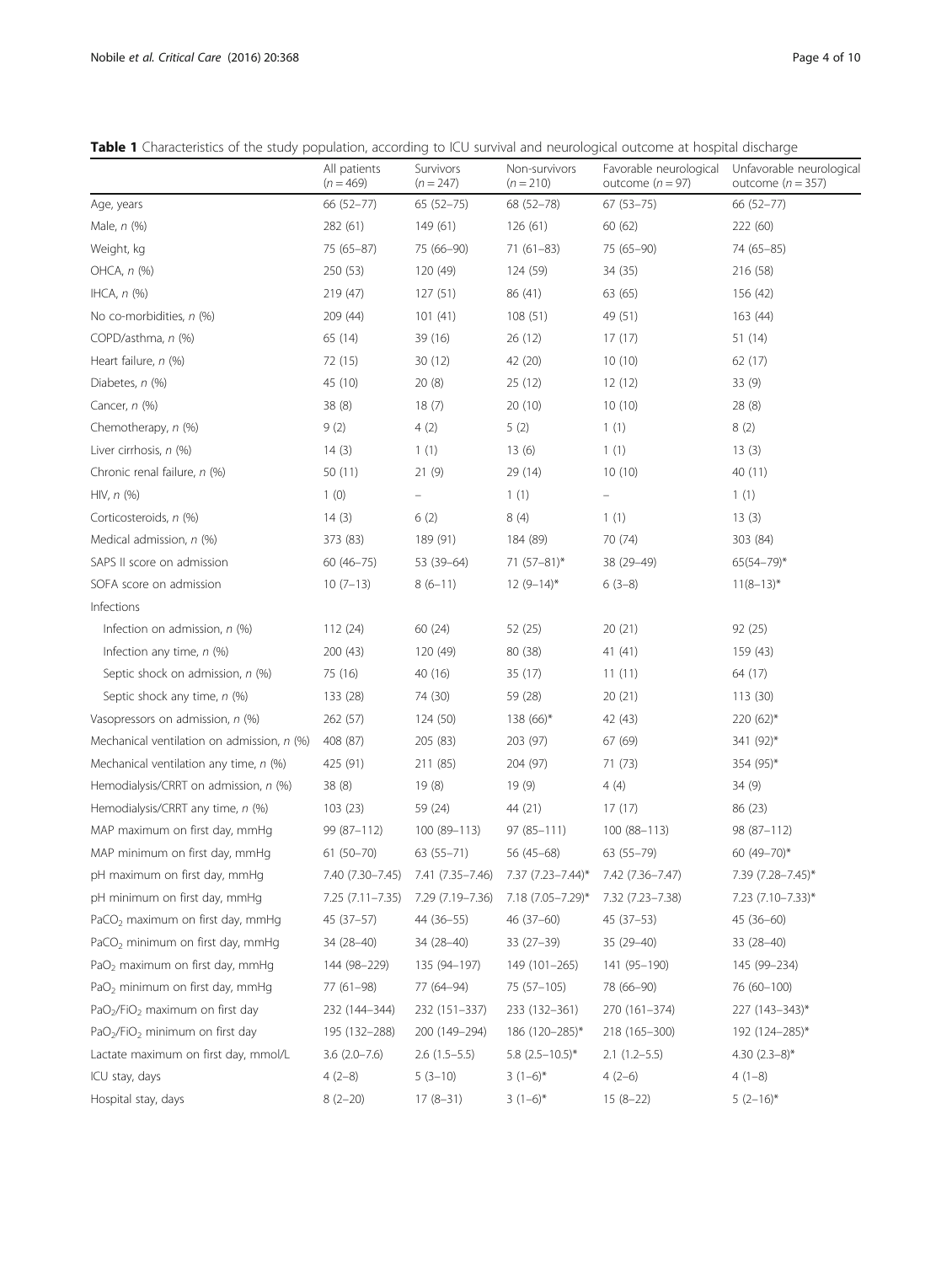<span id="page-4-0"></span>

| Table 1 Characteristics of the study population, according to ICU survival and neurological outcome at hospital discharge |  |  |
|---------------------------------------------------------------------------------------------------------------------------|--|--|
| (Continued)                                                                                                               |  |  |

| Limitation of care, $n$ (%) | 170 (36) | 40 (16) | $126(61)$ * | (11)                           | 159 (44)*   |
|-----------------------------|----------|---------|-------------|--------------------------------|-------------|
| ICU mortality, $n$ (%)      | 210 (45) | $\sim$  | $210(100)*$ | $\qquad \qquad \longleftarrow$ | 210 (59)    |
| Hospital mortality, $n$ (%) | 247 (54) | 37(15)  | $210(100)*$ | (11)                           | $236(67)^*$ |

Values are given as median (interquartile range) unless otherwise stated

Missing values: 12 for mortality; 5 for sex; 36 for weight; 23 for source of admission; 15 for vasopressors on admission; 15 for ICU stay, 16 for hospital stay \*p < 0.05, survivors versus non-survivors; favorable outcome versus unfavorable outcome

COPD chronic obstructive pulmonary disease, CRRT continuous renal replacement therapy, FiO<sub>2</sub> fraction of inspired oxygen, HIV human immunodeficiency virus, ICU intensive care unit, IHCA in-hospital cardiac arrest, MAP mean arterial pressure, OHCA out-of-hospital cardiac arrest, PaO<sub>2</sub> partial pressure of oxygen, PaCO<sub>2</sub> partial pressure of carbon dioxide, SAPS Simplified Acute Physiology Score, SOFA Sequential Organ Failure Assessment

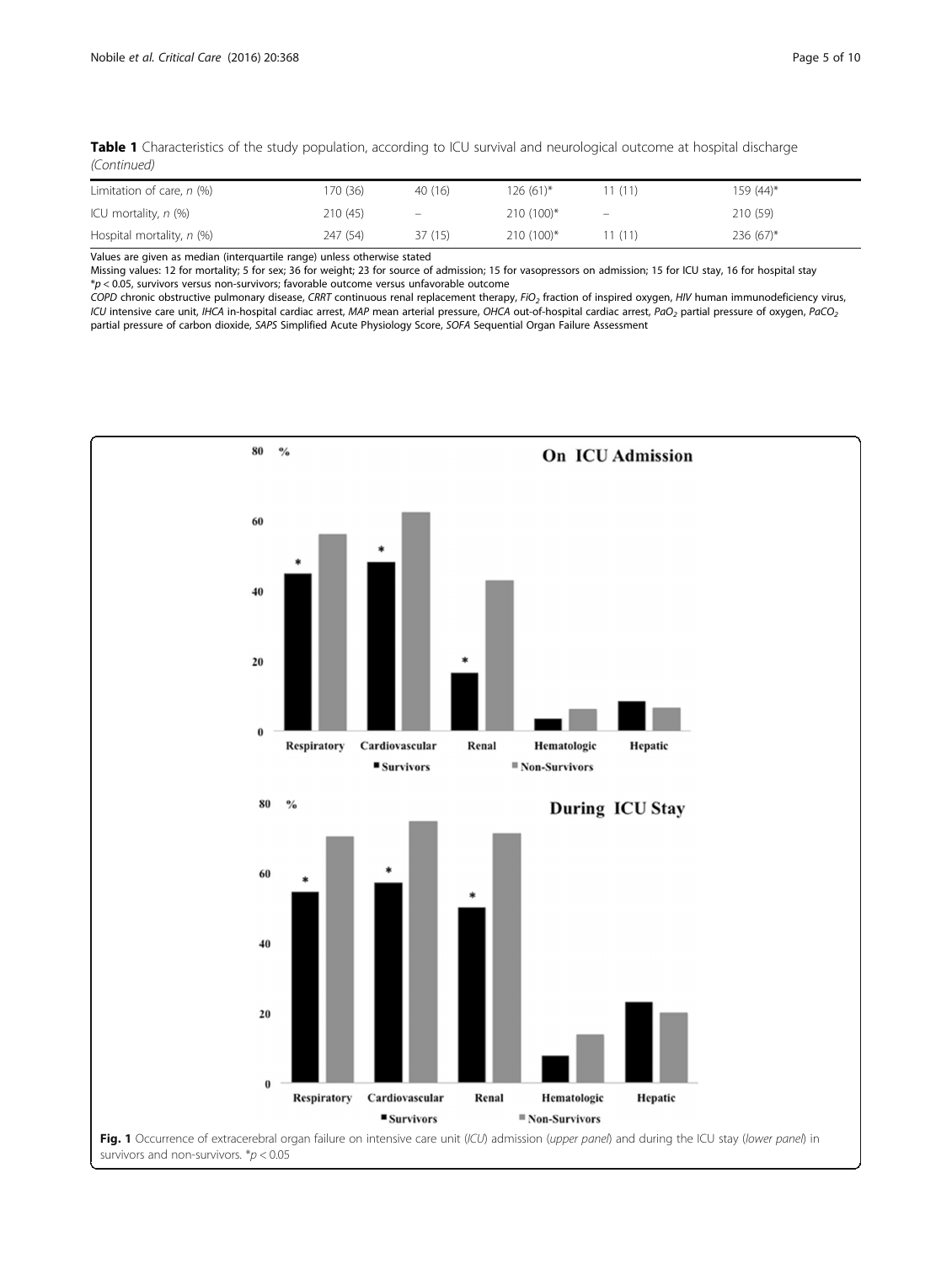<span id="page-5-0"></span>

outcome ( $p = 0.02$ ; Fig. 2). Similar results were found for the CNS-SOFA subscore (Additional file [1:](#page-8-0) Figure S10). The analysis of other SOFA subscores showed a similar temporal trend between patients with favorable and unfavorable neurological outcome (Additional file [1:](#page-8-0) Figures S11–S14).

Among the ICU survivors, 150 (57 %) patients had an unfavorable neurological outcome. Thirty-three (16 %) of the non-survivors had good neurological function (CNS-SOFA score of 0–2) before death (Additional file [1:](#page-8-0) Figure S15); however, the CNS-SOFA score on admission was also 0–2 in all these patients (0 in 19 patients, 1 in 3 patients and 2 in 11 patients); no patient who was comatose on admission and eventually died had

improved neurological function during the ICU stay. These non-survivors with good neurological function more frequently had renal failure than did survivors  $(p < 0.001$  versus survivors with good neurological function and versus survivors with poor neurological function); they also more frequently had cardiovascular failure ( $p = 0.026$ ) and respiratory failure ( $p = 0.094$ ) than the ICU survivors with good neurological function (Fig. [3\)](#page-6-0).

In the multivariable analysis, renal failure on admission, high SAPS II score, high serum lactate levels within the first 24 h after ICU admission, and the development of sepsis were independent predictors of ICU mortality (Table [2](#page-6-0)). Mechanical ventilation on admission, high SAPS II score, and high CNS-SOFA score on admission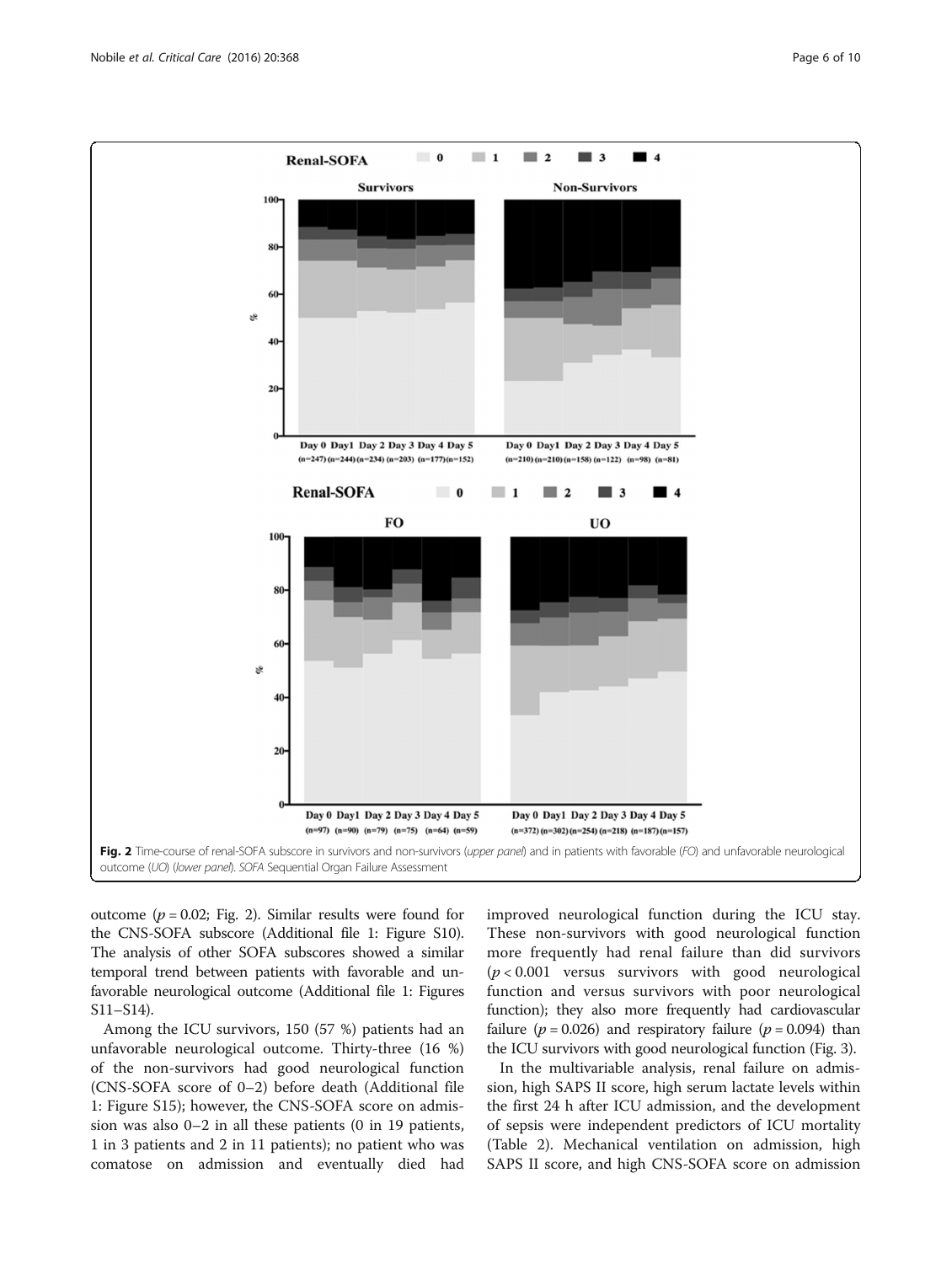<span id="page-6-0"></span>

were independent predictors of unfavorable neurological outcome (Table 2). None of the extracerebral organ failures occurring during the ICU stay were independently associated with ICU mortality or neurological outcome.

#### **Discussion**

This international observational study showed that patients with a poor outcome after CA had a higher incidence of renal, cardiovascular, and respiratory failure on admission or during the ICU stay than did patients with good outcomes. Renal failure on admission was an independent predictor of ICU death, as was the severity of disease, high serum lactate levels, and the development of sepsis. However, extracerebral organ failure occurring later during the ICU stay did not significantly influence ICU mortality or neurological outcome.

Renal dysfunction has been reported in nearly 50 % of patients after CA, in particular in patients with pre-

Table 2 Multivariable analysis to identify the independent predictors of ICU mortality and unfavorable outcome

| Variable                          | p value | OR.     | 95 % CI         |
|-----------------------------------|---------|---------|-----------------|
| Predictors of ICU mortality       |         |         |                 |
| SAPS II score on admission        | < 0.001 | 1 047   | 1.025-1.069     |
| Lactate max, mEg/L                | 0.004   | 1.093   | 1.029-1.161     |
| Renal failure on admission        | 0011    | 2.413   | 1 220-4 774     |
| Severe sepsis during ICU stay     | 0.022   | 0.537   | $0.316 - 0.912$ |
| Predictors of unfavorable outcome |         |         |                 |
| SAPS II on admission              | < 0.001 | 1.107   | $1.077 - 1.138$ |
| MV on admission                   | 0.020   | 3.787   | 1.234-11.628    |
| CNS-SOFA on admission             | < 0.001 | 4 2 3 7 | 3.097-5.796     |

CI confidence interval, CNS central nervous system, ICU intensive care unit, Lactate max maximal lactate levels within the first 24 h after ICU admission, MV mechanical ventilation, OR odds ratio, SAPS Simplified Acute Physiological Score, SOFA Sequential Organ Failure Assessment

existing renal dysfunction, older age, longer duration of resuscitation, and the presence of shock [[9, 10,](#page-8-0) [19](#page-9-0)–[21](#page-9-0)]. Severe acute kidney injury (AKI) was associated with significantly higher mortality at 30 days after CA in one study [\[9](#page-8-0)], but AKI was not an independent predictor of mortality or poor neurological outcome in two others [[10,](#page-8-0) [20\]](#page-9-0). Interestingly, despite the association of renal failure on admission with increased mortality, the rate of renal replacement therapy (RRT) was not different between any of the groups in our study. It is difficult to compare these findings as different confounders, including measured outcomes (e.g., hospital survival vs. neurological outcome), the use of TH, and the proportion of patients with OHCA, may have influenced the results. Moreover, evaluation of the impact of RRT on the prognosis of CA patients may also be influenced by local practice regarding renal support; for example, the use of RRT for correction of electrolyte disturbances and/or fluid overload in patients without overt AKI may be associated with better recovery and outcome than RRT initiated for severe renal failure. In addition, as a number of patients with extensive brain injury undergo limitation of life-sustaining therapies, regardless of the development of AKI, it is not always possible to assess the impact of AKI per se on outcome. In our study, renal failure was a more significant determinant of outcome than cardiovascular or respiratory dysfunction. Our data differ from those of Roberts et al. [\[8\]](#page-8-0) who reported that extracerebral organ dysfunction was common after CA but found that only cardiovascular dysfunction and altered gas exchange were associated with outcome. However, that study [[8\]](#page-8-0) was conducted in a single US academic hospital over several years, whereas in our multicenter international audit, data were collected over a short time period. Moreover, Roberts et al. [[8\]](#page-8-0) did not record blood lactate levels and we observed that increased lactate concentrations after CA were significantly associated with ICU mortality. As high lactate concentrations are primarily a consequence of prolonged CA and/or severe subsequent hemodynamic impairment [[22](#page-9-0)–[24\]](#page-9-0), lactate can be considered as an extracerebral variable that is predictive of poor outcome in these patients. Abnormalities in tissue perfusion occurring after CA may also potentially contribute to brain hypoperfusion and development of MOF [[7](#page-8-0)]. Thus, monitoring of lactate in this setting may be of more value to assess the severity of tissue hypoxia than just blood pressure or cardiac output. Other studies have also shown the prognostic value of admission blood lactate levels after CA and of changes in lactate levels in the hours after CA [\[22](#page-9-0)–[25](#page-9-0)].

In this large database, patients admitted after CA represented around 5 % of the ICU population, similar to values reported in other studies [[26\]](#page-9-0). The SAPS II score was higher in patients with poor neurological outcome or those who died during their ICU stay than in the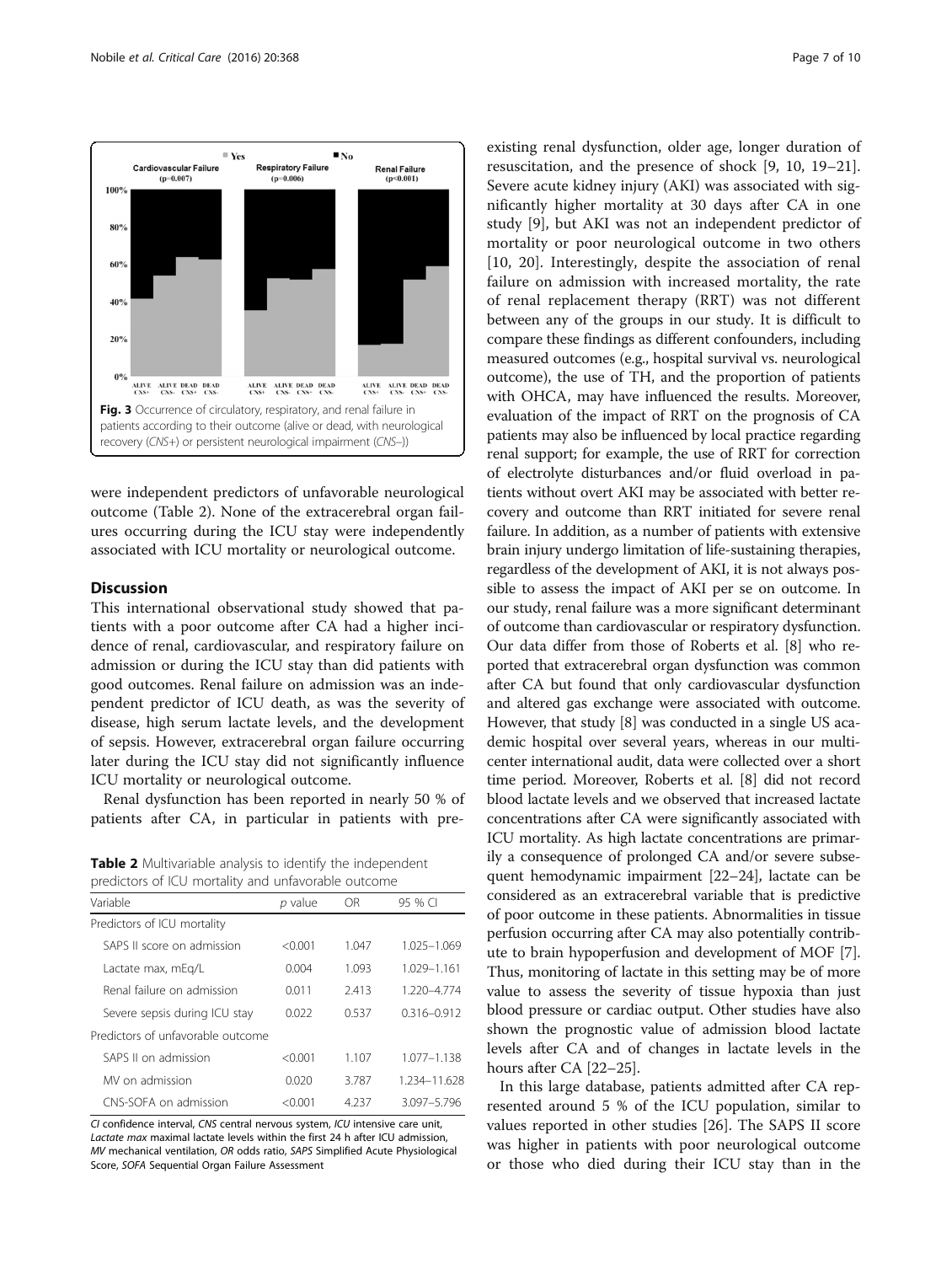other patients, although others have reported that the SAPS and APACHE scores are not good prognostic tools in patients with CA [[27, 28](#page-9-0)]. Conversely, the highest extracerebral SOFA score at 72 h after CA was independently associated with in-hospital mortality [[8](#page-8-0)]. Admission factors that have been correlated with an increased SOFA score after CA include non-shockable rhythm, the amount of epinephrine used, use of TH, and elevated stress hormone levels [[29\]](#page-9-0). In particular, the cardiovascular component of the SOFA score has been shown to accurately predict outcomes of patients with CA when combined with neurological examination [\[30](#page-9-0)]; our results suggest that the renal component should perhaps also be considered in prediction models.

Mechanical ventilation was one of the independent predictors of poor neurological outcome. Sutherasan et al. showed that high tidal volume and plateau pressure with lower positive end-expiratory pressure were associated with the occurrence of severe pulmonary complications during the ICU stay in CA patients [\[31\]](#page-9-0), suggesting a potential role of ventilator settings on outcome. Moreover, patients receiving mechanical ventilation are more exposed to high oxygen levels or abnormal carbon dioxide concentrations, which have been shown to have a significant negative impact on brain recovery after post-anoxic injury [[32](#page-9-0), [33](#page-9-0)].

Not surprisingly, the severity of brain dysfunction on admission also predicted an unfavorable outcome. In a large cohort of CA patients in Japan, the initial GCS motor score was significantly associated with neurological outcome, as were age, bystander cardiopulmonary resuscitation (CPR), the time from collapse to ROSC, and pupil size [[2\]](#page-8-0). Initial coma was also one of the most important determinants of outcome in another large database of CA patients [[30](#page-9-0)].

Another interesting finding was that 16 % of the patients who eventually died had relatively preserved cerebral function during their ICU stay. In recent years, several studies have focused on identifying markers of poor neurological outcome as if mortality after resuscitated CA were exclusively associated with lack of neurological recovery [[3](#page-8-0), [4](#page-8-0), [34](#page-9-0)]. Neurological recovery was often assessed 3 to 6 months after CA and all non-survivors were considered to have a poor neurological outcome. However, a significant proportion of CA patients die from protracted shock and MOF [[4](#page-8-0)], which often occurs early after CA, before any possible neurological outcome assessment. In our study, patients with good neurological function after CA died from other reasons, in particular other organ failures. This finding highlights the importance of repeated neurological assessment of CA patients during the ICU stay because a single long-term assessment may underestimate the potential for neurological recovery in some patients.

This study has several limitations. First, the ICON database was not designed specifically to record data on

post-CA disease, thus some key variables (e.g., initial rhythm, time to ROSC, or quality of CPR) were not captured, which limited the degree of adjustment for outcome analyses. Second, our cohort included patients with "postanoxic coma" and "cardiac arrest" as the reason for ICU admission; it is possible that patients with cerebral injury without a CA (e.g., after hanging) may have been included in the "post-anoxic coma" category. Moreover, the delay between the occurrence of CA and the presence of neurological impairment was not available. Third, we focused on ICU and hospital mortality, but not on longer-term outcomes. In addition, the use of CNS-SOFA to assess neurological outcome in CA patients has several limitations and is not as accurate as other scores, e.g., the Rankin scale or the Cerebral Performance Scale (CPC), to quantify the extent of post-anoxic brain injury. Also, we could not evaluate cognitive dysfunction, which may reflect subtle post-anoxic injury. Fourth, given the substantial differences in post-resuscitation care in the countries included in the ICON database, patient management, including healthcare systems, resources and medical systems, was probably extremely variable among centers. Data about specific treatments (e.g., coronary angiography) were not available. Decisions regarding withdrawal of care certainly varied among regions. Nevertheless, this study is hypothesis-generating and may help to provide a focus on particular organ dysfunctions that should be adequately described in future prospective studies dealing with management and prognostication in such patients. Fifth, data on the duration of hypothermia and potential complications associated with TH were not available. Data on the development of fever were also not available. Sixth, data on "ventilator settings" during mechanical ventilation were not included in the analysis and we cannot comment on the roles of tidal volume, spontaneous breathing, and/ or exposure to high-inspired oxygen fraction on the measured outcomes. Finally, the precise causes of death were not recorded.

#### Conclusions

In this multicenter cohort of CA patients, 210 (45 %) patients died in the ICU and 357 (76 %) had an unfavorable neurological outcome. Extracerebral organ dysfunction was common, but renal failure on admission was the only extracerebral organ dysfunction independently associated with higher ICU mortality.

#### Key messages

 Analysis of this large database revealed that renal, cardiovascular, and respiratory failure occurring on admission or during the ICU stay was more common in patients with an unfavorable outcome than in those with a favorable outcome.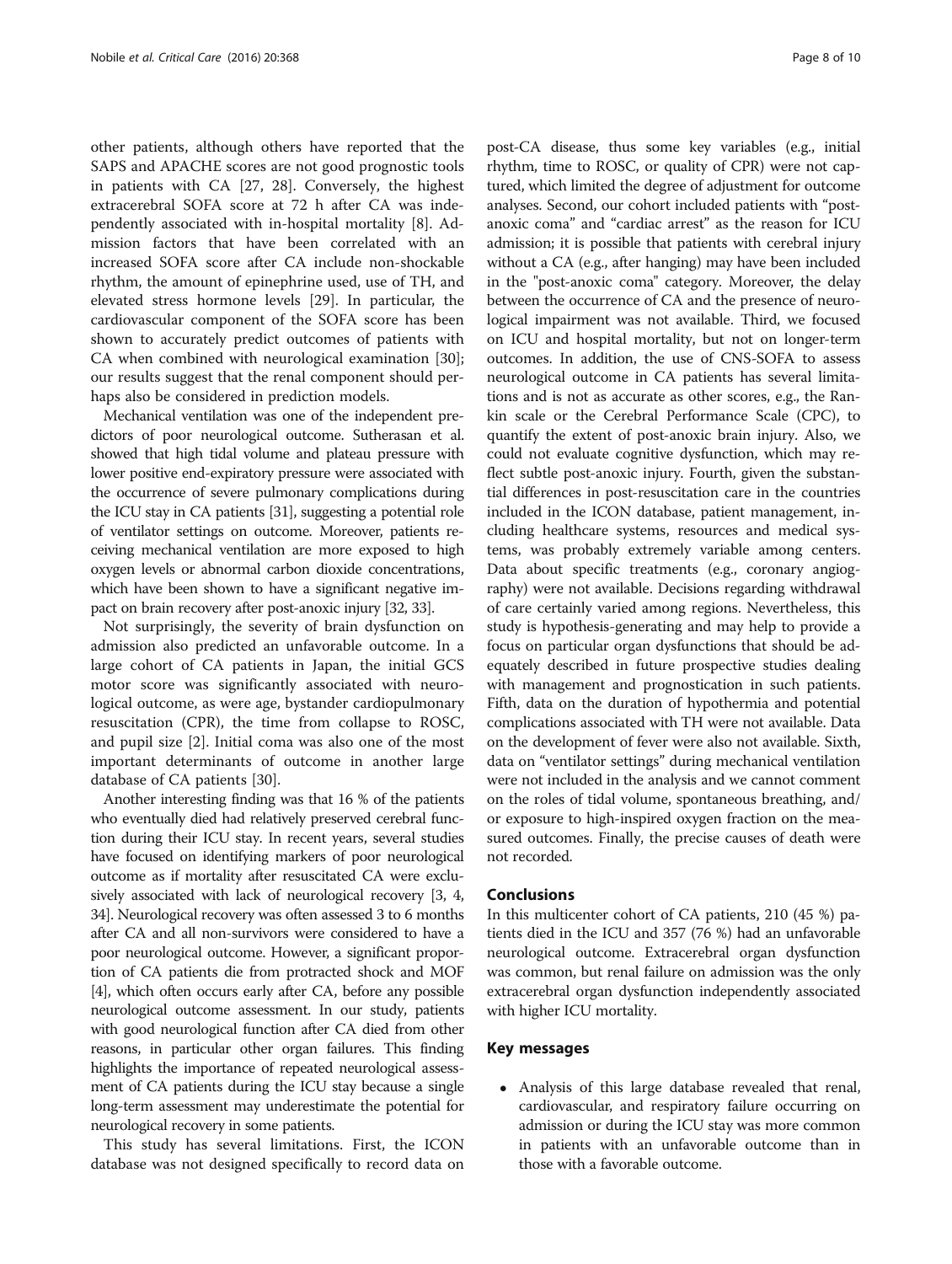- <span id="page-8-0"></span>• Renal failure on admission was the only extracerebral organ dysfunction associated with ICU mortality.
- Extracerebral organ failure occurring later during the ICU stay did not significantly influence ICU mortality or neurological outcome.

#### Additional file

[Additional file 1: Appendix 1.](dx.doi.org/10.1186/s13054-016-1528-6) Alphabetical list of participating centers by region and country. Figure S1. Occurrence of extra-cerebral organ failure on ICU admission (upper panel) and during the ICU stay (lower panel) in patients with favorable (FO) and unfavorable (UO) neurological outcomes.  $p < 0.05$ . Figure S2. Occurrence of extracerebral organ failure on ICU admission (upper panel) and during the ICU stay (lower panel) in patients with in-hospital (IHCA) and out-of-hospital (OHCA) cardiac arrest.  $*p < 0.05$ . Figure S3. Occurrence of extracerebral organ failure on ICU admission (upper panel) and during the ICU stay (lower panel) in patients according to geographical area. Figure S4. Occurrence of extracerebral organ failure on ICU admission (upper panel) and during the ICU stay (lower panel) in patients according to gross national income. Figure S5. Time course of hepatic-SOFA subscore in survivors and non-survivors. Figure S6. Time course of neurologic (CNS)-SOFA subscore in survivors and non-survivors. Figure S7. Time course of cardiovascular-SOFA subscore in survivors and non-survivors. Figure S8. Time-course of respiratory-SOFA subscore in survivors and non-survivors. Figure S9. Time-course of hematologic-SOFA subscore in survivors and nonsurvivors. Figure S10. Time-course of neurologic (CNS)-SOFA subscore in patients with favorable (FO) and unfavorable (UO) neurological outcome. Figure S11. Time-course of cardiovascular-SOFA subscore in patients with favorable (FO) and unfavorable (UO) neurological outcome. Figure S12. Time course of hematological-SOFA subscore in patients with favorable (FO) and unfavorable (UO) neurological outcome. Figure S13. Time-course of respiratory-SOFA subscore in patients with favorable (FO) and unfavorable (UO) neurological outcome. Figure S14. Time-course of hepatic-SOFA subscore in patients with favorable (FO) and unfavorable (UO) neurological outcome. Figure S15. Differences in the last available SOFA subscores in survivors (S) and non-survivors (NS). (PDF 1391 kb)

#### Abbreviations

AKI: Acute kidney injury; APACHE: Acute Physiology and Chronic Health Evaluation; CA: Cardiac arrest; CNS: Central nervous system; CPR: Cardiopulmonary resuscitation; GCS: Glasgow Coma Scale; GNI: Gross national income; ICON: Intensive Care Over Nations; ICU: Intensive care unit; IHCA: In-hospital cardiac arrest; MOF: Multi-organ failure; OHCA: Out-ofhospital cardiac arrest; ROSC: Return of spontaneous circulation; RRT: Renal replacement therapy; SAPS: Simplified Acute Physiology Score; SOFA: Sequential Organ Failure Assessment; TH: Therapeutic hypothermia

#### Acknowledgments

We would like to thank Hassane Njimi PhD for his help with the statistical analyses.

#### Funding

There was no external funding for this study.

#### Availability of data and materials

The data that support the findings of this study are available from the corresponding author upon reasonable request.

#### Authors' contributions

FST designed the study, analyzed the data, and drafted the article; LN helped in the design of the study, extracted and analyzed the data, and helped revise the article; TS extracted and analyzed the data, and helped revise the article; YS, SMJ, TP, MA, ML, XW, and PP participated in acquiring data for the original ICON study, and revised this article for critical content; JLV participated in acquiring data for and coordinated the original ICON audit,

#### Competing interests

JLV is Editor-in-Chief of Critical Care. The authors declare that they have no competing interests.

#### Ethics approval and consent to participate

Each participating institution obtained approval from its local ethics committee for the original ICON audit.

#### Author details

<sup>1</sup>Department of Intensive Care, Erasme Hospital, Université Libre de Bruxelles Brussels, Belgium. <sup>2</sup>Department of Critical Care, Royal Gwent Hospital, Newport, Wales, UK. <sup>3</sup>Department of Anesthesiology and Intensive Care Uniklinikum Jena, Jena, Germany. <sup>4</sup> Department of Intensive Care Medicine, University Hospital Bern, University of Bern, Bern, Switzerland. <sup>5</sup>Anesthesia and Intensive Care, Santa Maria degli Angeli Hospital, Pordenone, Italy. 6 Department of Intensive Care and Anesthesiology, Università Cattolica del Sacro Cuore, Rome, Italy. <sup>7</sup>Department of Anesthesia and Intensive Care, Hôpital Nord, AP-HM Aix Marseille Université, Marseille, France. <sup>8</sup>Critical Care Department, Cliniques Universitaires St Luc, UCL, Brussels, Belgium. <sup>9</sup>Department of Intensive Care, Nijmegen Institute for Infection, Inflammation and Immunity, Radboud University Nijmegen Medical Center, Nijmegen, The<br>Netherlands. <sup>10</sup>Department of Anaesthetics, Intensive Care and Pain Medicine, Division of Population Medicine, Cardiff University, Cardiff, UK.

# Received: 20 May 2016 Accepted: 14 October 2016<br>Published online: 14 November 2016

#### References

- 1. Berdowski J, Berg RA, Tijssen JG, Koster RW. Global incidences of out-ofhospital cardiac arrest and survival rates: systematic review of 67 prospective studies. Resuscitation. 2010;81:1479–87.
- 2. Hifumi T, Kuroda Y, Kawakita K, Sawano H, Tahara Y, Hase M, et al. Effect of admission Glasgow Coma Scale motor score on neurological outcome in out-of-hospital cardiac arrest patients receiving therapeutic hypothermia. Circ J. 2015;79:2201–8.
- 3. Dragancea I, Rundgren M, Englund E, Friberg H, Cronberg T. The influence of induced hypothermia and delayed prognostication on the mode of death after cardiac arrest. Resuscitation. 2013;84:337–42.
- 4. Lemiale V, Dumas F, Mongardon N, Giovanetti O, Charpentier J, Chiche JD, et al. Intensive care unit mortality after cardiac arrest: the relative contribution of shock and brain injury in a large cohort. Intensive Care Med. 2013;39:1972–80.
- 5. Bro-Jeppesen J, Kjaergaard J, Wanscher M, Nielsen N, Friberg H, Bjerre M, et al. The inflammatory response after out-of-hospital cardiac arrest is not modified by targeted temperature management at 33 degrees C or 36 degrees C. Resuscitation. 2014;85:1480–7.
- 6. Nielsen N, Wetterslev J, Cronberg T, Erlinge D, Gasche Y, Hassager C, et al. Targeted temperature management at 33 degrees C versus 36 degrees C after cardiac arrest. N Engl J Med. 2013;369:2197–206.
- 7. Nolan JP, Neumar RW, Adrie C, Aibiki M, Berg RA, Bottiger BW, et al. Postcardiac arrest syndrome: epidemiology, pathophysiology, treatment, and prognostication. A Scientific Statement from the International Liaison Committee on Resuscitation; the American Heart Association Emergency Cardiovascular Care Committee; the Council on Cardiovascular Surgery and Anesthesia; the Council on Cardiopulmonary, Perioperative, and Critical Care; the Council on Clinical Cardiology; the Council on Stroke. Resuscitation. 2008;79:350–79.
- 8. Roberts BW, Kilgannon JH, Chansky ME, Mittal N, Wooden J, Parrillo JE, et al. Multiple organ dysfunction after return of spontaneous circulation in postcardiac arrest syndrome. Crit Care Med. 2013;41:1492–501.
- 9. Geri G, Guillemet L, Dumas F, Charpentier J, Antona M, Lemiale V, et al. Acute kidney injury after out-of-hospital cardiac arrest: risk factors and prognosis in a large cohort. Intensive Care Med. 2015;41:1273–80.
- 10. Tujjar O, Mineo G, Dell'Anna A, Poyatos-Robles B, Donadello K, Scolletta S, et al. Acute kidney injury after cardiac arrest. Crit Care. 2015;19:169.
- 11. Champigneulle B, Geri G, Bougouin W, Dumas F, Arnaout M, Zafrani L, Pène F, Charpentier J, Mira JP, Cariou A. Hypoxic hepatitis after out-of-hospital cardiac arrest: Incidence, determinants and prognosis. Resuscitation. 2016;103:60–5.